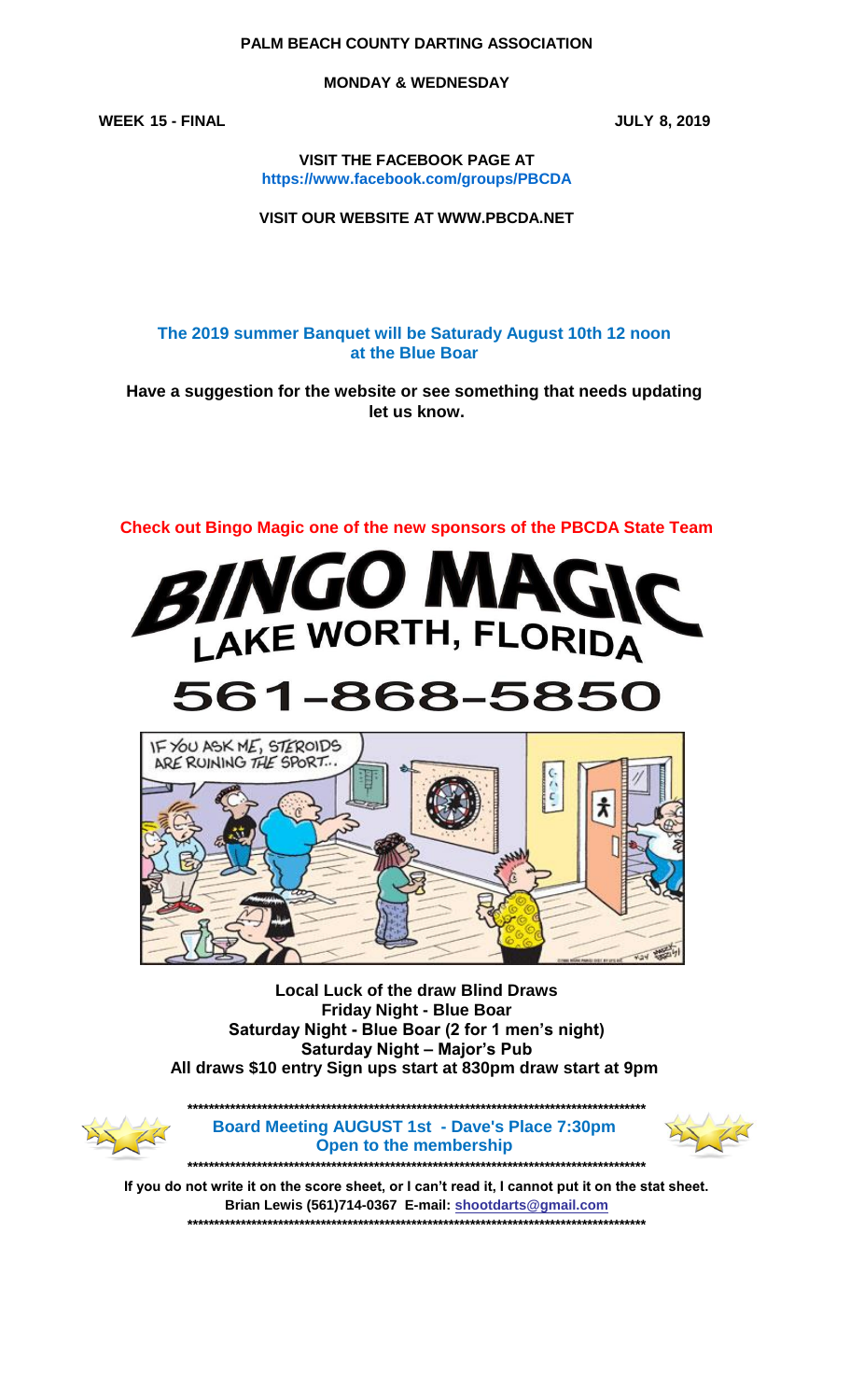## **STAT SHEET PALM BEACH COUNTY DARTING ASSOCIATION MONDAY DIV 1**

| ALM BEACH COUNTY DARTING ASSOCIATION | <b>TEAM'S</b>                      | <b>Totals</b> |
|--------------------------------------|------------------------------------|---------------|
| <b>MONDAY DIV 1</b>                  | SHEEHAN'S - BULLS DEEP             | 281           |
| <b>STAT SHEET</b>                    | <b>BLUE BOAR - LUCKY BASTARDS</b>  | 225           |
|                                      | <b>IBLUE BOAR - DAVE</b>           | 223           |
| WEEK 15 - FINAL                      | <b>RACKS N BALLS – BRUCE</b>       | 199           |
| <b>JULY 8, 2019</b>                  | <b>BB'S BAR &amp; GRILL - PAUL</b> | 152           |

|                   |                                      |                  |                         | Individual 401 game stats |                |                           |                                           |                         |              |
|-------------------|--------------------------------------|------------------|-------------------------|---------------------------|----------------|---------------------------|-------------------------------------------|-------------------------|--------------|
| \$                | <b>RACKS N'BALL'S - BRUCE</b>        | <b>All-Stars</b> | 180                     | R <sub>9</sub>            | 6 <sub>B</sub> | %W                        | <b>Wins</b>                               | Loses                   | <b>Games</b> |
| B                 | <b>JOHN LAFRENIERE</b>               | 53               |                         |                           |                | 42%                       | 10                                        | 14                      | 24           |
| \$                | <b>PATRICK HICKEY</b>                | 141              |                         | $\mathbf{2}$              |                | 50%                       | 12                                        | 12                      | 24           |
| \$                | <b>JOHN BREWER</b>                   | 73               |                         |                           |                | 55%                       | 18                                        | 15                      | 33           |
| \$                | <b>SAMANTHA CANGELOSI</b>            | 13               |                         |                           |                | 58%                       | $\overline{7}$                            | 5                       | 12           |
| \$                | <b>KEVIN SEIFERT</b>                 | 6                |                         |                           |                | 33%                       | $\mathbf{2}$                              | $\overline{\mathbf{4}}$ | 6            |
|                   | <b>JUSTIN JONES</b>                  | 256              |                         |                           |                | 73%                       | 22                                        | 8                       | 30           |
|                   | <b>TEAM TOTALS</b>                   | 542              | $\bf{0}$                | $\overline{2}$            | 0              | 55%                       | 71                                        | 58                      | 129          |
| \$                | <b>BLUE BOAR - LUCKY BASTARDS</b>    | <b>All-Stars</b> | 180                     | R <sub>9</sub>            | 6 <sub>B</sub> | $%-W$                     | <b>Wins</b>                               | Loses                   | <b>Games</b> |
| B                 | <b>LOU HUNT</b>                      | 116              |                         |                           |                | 56%                       | 15                                        | 12                      | 27           |
| B                 | <b>DAVE PHILLIPS</b>                 | 138              | 1                       |                           |                | 47%                       | 14                                        | 16                      | 30           |
| \$                | <b>CHRIS SMITH</b>                   | 75               |                         |                           |                | 45%                       | 15                                        | 18                      | 33           |
| \$                | <b>ROBERT KRAFT</b>                  | 68               |                         |                           |                | 17%                       | 1                                         | 5                       | 6            |
| \$                | <b>BOB BIRCH</b>                     | 107              |                         |                           |                | 50%                       | $6\phantom{1}$                            | 6                       | 12           |
| \$                | <b>PAM BOWDEN</b>                    | 15               |                         |                           |                | 33%                       | 12                                        | 24                      | 36           |
|                   | <b>TEAM TOTALS</b>                   | 519              | $\mathbf{1}$            | $\bf{0}$                  | $\bf{0}$       | 44%                       | 63                                        | 81                      | 144          |
| \$                | <b>BB'S BAR &amp; GRILL - PAUL</b>   | <b>All-Stars</b> | 180                     | R <sub>9</sub>            | 6 <sub>B</sub> | $%-W$                     | <b>Wins</b>                               | Loses                   | <b>Games</b> |
| \$                | <b>PAUL DORLING</b>                  | 71               |                         |                           |                | 30%                       | 10                                        | 23                      | 33           |
| \$                | <b>BRYANT HUMPHREY</b>               | 82               |                         |                           |                | 53%                       | 16                                        | 14                      | 30           |
| \$                | <b>WILLIAM FEDORENKO</b>             | 14               |                         |                           |                | 14%                       | 3                                         | 18                      | 21           |
| \$                | <b>DAN MILLER</b>                    | 51               |                         |                           |                | 50%                       | 6                                         | 6                       | 12           |
| \$                | <b>RICK CONRAD</b>                   | 57               |                         |                           |                | 83%                       | 10                                        | $\mathbf{2}$            | 12           |
| \$                | <b>TOM CONRAD</b>                    | 26               |                         |                           |                | 30%                       | 9                                         | 21                      | 30           |
|                   | <b>TEAM TOTALS</b>                   | 301              | $\bf{0}$                | $\bf{0}$                  | $\bf{0}$       |                           | $\overline{54}$                           | 84                      | 138          |
| $\boldsymbol{\$}$ | <b>BLUE BOAR - DAVE</b>              | <b>All-Stars</b> | 180                     | R <sub>9</sub>            | 6 <sub>B</sub> | $%-W$                     | <b>Wins</b>                               | Loses                   | <b>Games</b> |
| \$                | <b>DAVE PAUGH</b>                    | 76               |                         |                           |                | 22%                       | $\mathbf{2}$                              | $\overline{7}$          | 9            |
| \$                | <b>TONY VALENTI</b>                  | 97               |                         |                           |                | 42%                       | 15                                        | 21                      | 36           |
| \$                | <b>VINCENT ARMAS</b>                 | 30               |                         |                           |                | 26%                       | $\overline{7}$                            | 20                      | 27           |
| \$                | <b>DAVE DIEDRICH</b>                 | 172              |                         |                           |                | 52%                       | 17                                        | 16                      | 33           |
| \$                | <b>MELISSA PAUGH</b>                 | $\bf{0}$         |                         |                           |                |                           | $\mathbf 0$                               | $\bf{0}$                | $\mathbf 0$  |
| \$                | <b>BRAD SHEETS</b>                   | 127              |                         |                           |                | 55%                       | 18                                        | 15                      | 33           |
|                   | <b>TEAM TOTALS</b>                   | 502              | $\mathbf{0}$            | $\mathbf{0}$              | $\mathbf{0}$   | 43%                       | 59                                        | 79                      | 138          |
| \$                | <b>SHEEHAN'S – BULLS DEEP</b>        | <b>All-Stars</b> | 180                     | R <sub>9</sub>            | 6 <sub>B</sub> | %W                        | Wins                                      | Loses                   | <b>Games</b> |
| \$                | <b>MIKE NEUMANN</b>                  | 293              | 4                       | 1                         |                | 86%                       | 31                                        | 5                       | 36           |
| \$                | <b>JOEY MOCHELLA</b>                 | 113              |                         | 1                         |                | 58%                       | 21                                        | 15                      | 36           |
| \$                | <b>GARY HOOPER</b>                   | 98               |                         |                           |                | 56%                       | 20                                        | 16                      | 36           |
| \$                | <b>RYAN SHEEHAN</b>                  | 148              |                         | 1                         |                | 79%                       | 26                                        | $\overline{7}$          | 33           |
| \$                | <b>KAYLEE KING</b>                   | $\mathbf{1}$     |                         |                           |                |                           | $\bf{0}$                                  | $\bf{0}$                | $\bf{0}$     |
|                   |                                      |                  |                         |                           |                |                           |                                           |                         |              |
|                   | <b>TEAM TOTALS</b>                   | 653              | 4                       | $\mathbf{3}$              | $\bf{0}$       | 70%                       | 98                                        | 43                      | 141          |
|                   | <b>MEN'S TOP ALL-STARS</b>           |                  |                         |                           |                |                           | <b>WOMEN'S TOP ALL-STARS</b>              |                         |              |
|                   | <b>MIKE NEUMANN</b>                  | 293              |                         | <b>PAM BOWDEN</b>         |                |                           |                                           |                         | 15           |
|                   | <b>JUSTIN JONES</b>                  | 256              |                         |                           |                | <b>SAMANTHA CANGELOSI</b> |                                           |                         | 13           |
|                   | <b>DAVE DIEDRICH</b>                 | 172              |                         |                           |                |                           |                                           |                         |              |
|                   | <b>MEN'S HIGH IN</b>                 |                  | <b>WOMEN'S HIGH IN</b>  |                           |                |                           |                                           |                         |              |
|                   | <b>RYAN SHEEHAN</b>                  | 130              |                         |                           |                |                           |                                           |                         |              |
|                   | <b>MEN'S HIGH OUT</b>                |                  | <b>WOMEN'S HIGH OUT</b> |                           |                |                           |                                           |                         |              |
|                   | <b>BRYANT HUMPHREY</b>               | 147              |                         |                           |                |                           |                                           |                         |              |
|                   | <b>HONORABLE MENTION</b>             |                  |                         |                           |                |                           | <b>401 BEST OUT'S</b>                     |                         |              |
|                   | JUSTIN JONES / LOU HUNT 120 IN       |                  |                         |                           |                |                           | <b>MIKE NEUMANN 13 &amp; 14 DART GAME</b> |                         |              |
|                   | JOHN BREWER 122 OUT / JOEY M 129 OUT |                  |                         |                           |                |                           |                                           |                         |              |
|                   |                                      |                  |                         |                           |                |                           |                                           |                         |              |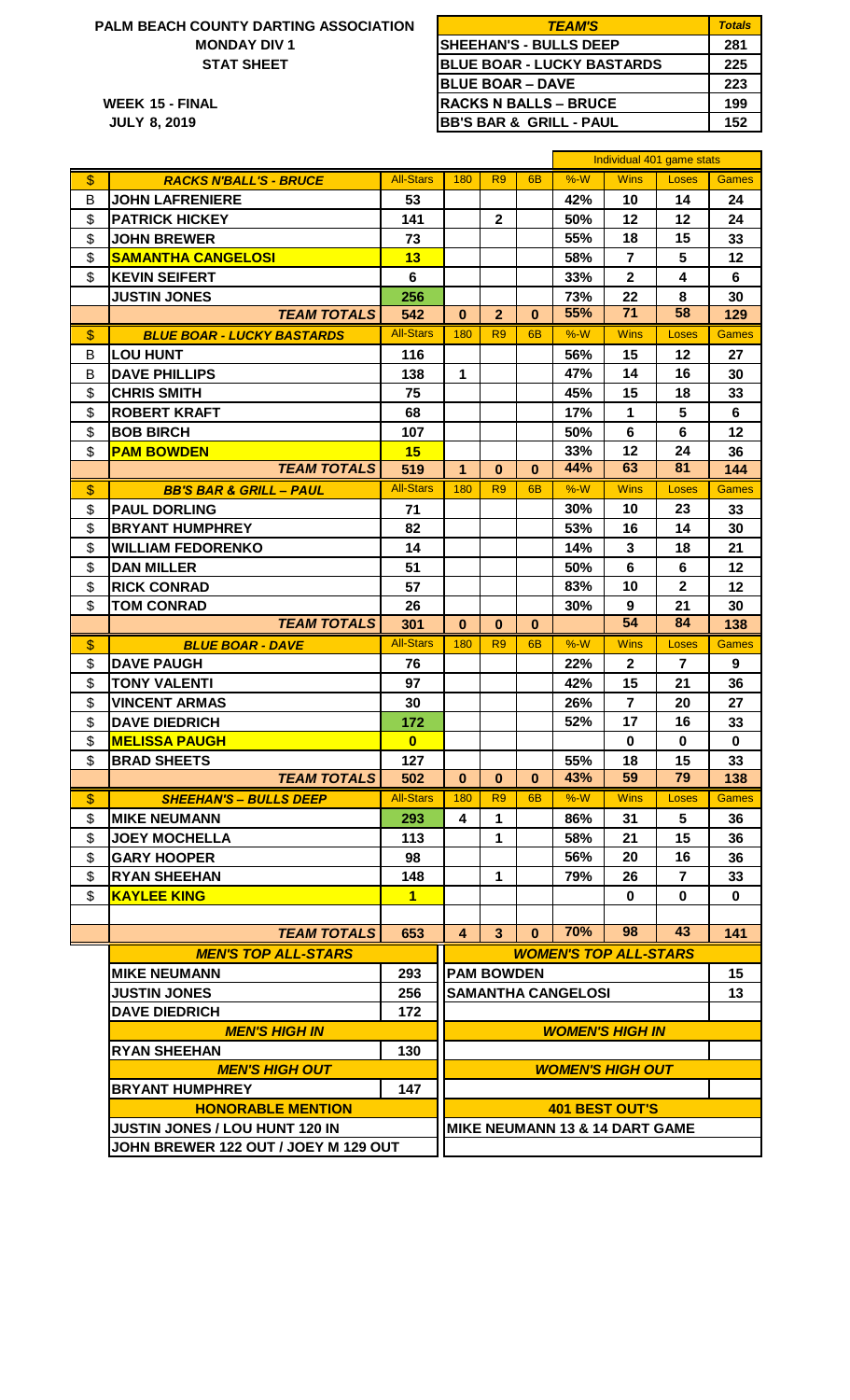## **15 - FINAL 156 WEEK MONDAY DIV 2 PALM BEACH COUNTY DARTING ASSOCIATION STAT SHEET**

**8, 2019 JULY**

| <b>TEAM'S</b>                      | <b>Totals</b> |
|------------------------------------|---------------|
| <b>JJOHNNY Q'S - JOHN</b>          | 220           |
| <b>IELK'S - DILLY DILLY</b>        | 194           |
| <b>JJOHNNY Q'S - NORRIS</b>        | 156           |
| <b>IONE FOR THE ROAD-CRAFT'ERS</b> | 150           |

|    |                                     |                          |                |                  |                      |                          | Individual 401 game stats    |              |              |  |
|----|-------------------------------------|--------------------------|----------------|------------------|----------------------|--------------------------|------------------------------|--------------|--------------|--|
| \$ | <b>ONE FOR THE ROAD - CRAFT'ERS</b> | <b>All-Stars</b>         | 180            | R <sub>9</sub>   | 6 <sub>B</sub>       | $%-W$                    | <b>Wins</b>                  | Loses        | <b>Games</b> |  |
| \$ | <b>RON HILL</b>                     | 63                       |                |                  |                      | 48%                      | 16                           | 17           | 33           |  |
| \$ | <b>JOE RECKERS</b>                  | 31                       |                |                  |                      | 67%                      | 20                           | 10           | 30           |  |
| \$ | <b>RAY ALHO</b>                     | 12                       |                |                  |                      | 13%                      | $\mathbf{3}$                 | 21           | 24           |  |
| \$ | <b>CRAIG SARGENT</b>                | 21                       |                |                  |                      | 37%                      | 10                           | 17           | 27           |  |
| B  | <b>MIKE MODROW</b>                  | 17                       |                |                  |                      | 11%                      | $\mathbf{3}$                 | 24           | 27           |  |
| \$ | <b>TAZ LILIESTEDT</b>               | 50                       | 1              |                  |                      | 44%                      | 16                           | 20           | 36           |  |
|    | <b>TEAM TOTALS</b>                  | 194                      | $\mathbf{1}$   | $\bf{0}$         | $\mathbf{0}$         | 38%                      | 68                           | 109          | 177          |  |
| \$ | <b>ELK'S - DILLY DILLY</b>          | <b>All-Stars</b>         | 180            | R <sub>9</sub>   | 6 <sub>B</sub>       | $%-W$                    | <b>Wins</b>                  | Loses        | <b>Games</b> |  |
| \$ | <b>BILL THOMAS</b>                  | 76                       | 1              |                  |                      | 53%                      | 24                           | 21           | 45           |  |
| \$ | <b>CHRIS THOMAS</b>                 | 45                       |                |                  |                      | 55%                      | 18                           | 15           | 33           |  |
| \$ | <b>EVELYN THOMAS</b>                | 25                       |                |                  |                      | 33%                      | 14                           | 28           | 42           |  |
| \$ | <b>BRUCE FERNANDEZ</b>              | 36                       |                |                  |                      | 75%                      | 18                           | 6            | 24           |  |
| \$ | <b>TERRI-LYNN THOMAS</b>            | 12                       |                |                  |                      | 50%                      | 6                            | 6            | 12           |  |
| \$ | <b>VICTOR CASTILLO</b>              | 45                       | 1              |                  |                      | 67%                      | 12                           | 6            | 18           |  |
|    | <b>TEAM TOTALS</b>                  | 239                      | $\overline{2}$ | $\bf{0}$         | $\mathbf{0}$         | 53%                      | 92                           | 82           | 174          |  |
| \$ | <b>JOHNNY Q'S - JOHN</b>            | <b>All-Stars</b>         | 180            | R <sub>9</sub>   | 6 <sub>B</sub>       | $%-W$                    | <b>Wins</b>                  | Loses        | <b>Games</b> |  |
| \$ | <b>JOHN MISKURA</b>                 | 20                       |                |                  |                      | 83%                      | 10                           | $\mathbf{2}$ | 12           |  |
| \$ | <b>PETE CRISPI</b>                  | 49                       |                |                  |                      | 49%                      | 22                           | 23           | 45           |  |
| \$ | <b>ROB IANNI</b>                    | 101                      |                |                  |                      | 87%                      | 39                           | 6            | 45           |  |
| \$ | <b>JAMIE ROSSI</b>                  | 15                       |                |                  |                      | 44%                      | 4                            | 5            | 9            |  |
| \$ | <b>MARK STALLION</b>                | $\mathbf 0$              |                |                  |                      |                          | $\mathbf 0$                  | $\mathbf 0$  | $\mathbf 0$  |  |
| \$ | <b>AGUIE GOMEZ</b>                  | 46                       | 1              |                  |                      | 67%                      | 26                           | 13           | 39           |  |
|    | <b>TEAM TOTALS</b>                  | 231                      | $\overline{1}$ | $\bf{0}$         | $\bf{0}$             | 67%                      | 101                          | 49           | 150          |  |
| \$ | <b>JOHNNY Q'S - NORRIS</b>          | <b>All-Stars</b>         | 180            | R <sub>9</sub>   | 6 <sub>B</sub>       | $%-W$                    | <b>Wins</b>                  | Loses        | <b>Games</b> |  |
| \$ | <b>LENORRIS WHITFIELD</b>           | $\bf{0}$                 |                |                  |                      |                          | $\mathbf 0$                  | 0            | $\mathbf 0$  |  |
| \$ | <b>JOE LOPEZ</b>                    | 66                       |                |                  |                      | 60%                      | 25                           | 17           | 42           |  |
| \$ | <b>AMY LOPEZ</b>                    | 24                       | 1              |                  |                      | 50%                      | 21                           | 21           | 42           |  |
| \$ | <b>BRUCE HAASE JR II</b>            | 34                       |                |                  |                      | 48%                      | 20                           | 22           | 42           |  |
| \$ | <b>BRUCE HAASE III</b>              | 29                       |                |                  |                      | 41%                      | 16                           | 23           | 39           |  |
| \$ | <b>RAYMOND HEREDIA</b>              | 28                       |                |                  |                      | 33%                      | $5\phantom{.0}$              | 10           | 15           |  |
|    | <b>TEAM TOTALS</b>                  | 181                      | $\mathbf{1}$   | $\bf{0}$         | $\bf{0}$             | 48%                      | 87                           | 93           | 180          |  |
|    | <b>MEN'S TOP ALL-STARS</b>          |                          |                |                  |                      |                          | <b>WOMEN'S TOP ALL-STARS</b> |              |              |  |
|    | <b>ROB IANNI</b>                    | 101                      |                |                  | <b>EVELYN THOMAS</b> |                          |                              |              | 25           |  |
|    | <b>BILL THOMAS</b>                  | 76                       |                | <b>AMY LOPEZ</b> |                      |                          |                              |              | 24           |  |
|    | <b>JOE LOPEZ</b>                    | 66                       |                |                  |                      | <b>TERRI-LYNN THOMAS</b> |                              |              | 12           |  |
|    | <b>MEN'S HIGH IN</b>                |                          |                |                  |                      |                          | <b>WOMEN'S HIGH IN</b>       |              |              |  |
|    | <b>BILL THOMAS</b><br>146           |                          |                | <b>AMY LOPEZ</b> |                      |                          |                              |              | 74           |  |
|    | <b>MEN'S HIGH OUT</b>               |                          |                |                  |                      |                          | <b>WOMEN'S HIGH OUT</b>      |              |              |  |
|    | <b>ROB IANNI</b>                    | 140                      |                |                  |                      | <b>TERRI-LYNN THOMAS</b> |                              |              | 72           |  |
|    |                                     | <b>HONORABLE MENTION</b> |                |                  |                      |                          |                              |              |              |  |
|    |                                     |                          |                |                  |                      |                          |                              |              |              |  |
|    |                                     |                          |                |                  |                      |                          |                              |              |              |  |
|    |                                     |                          |                |                  |                      |                          |                              |              |              |  |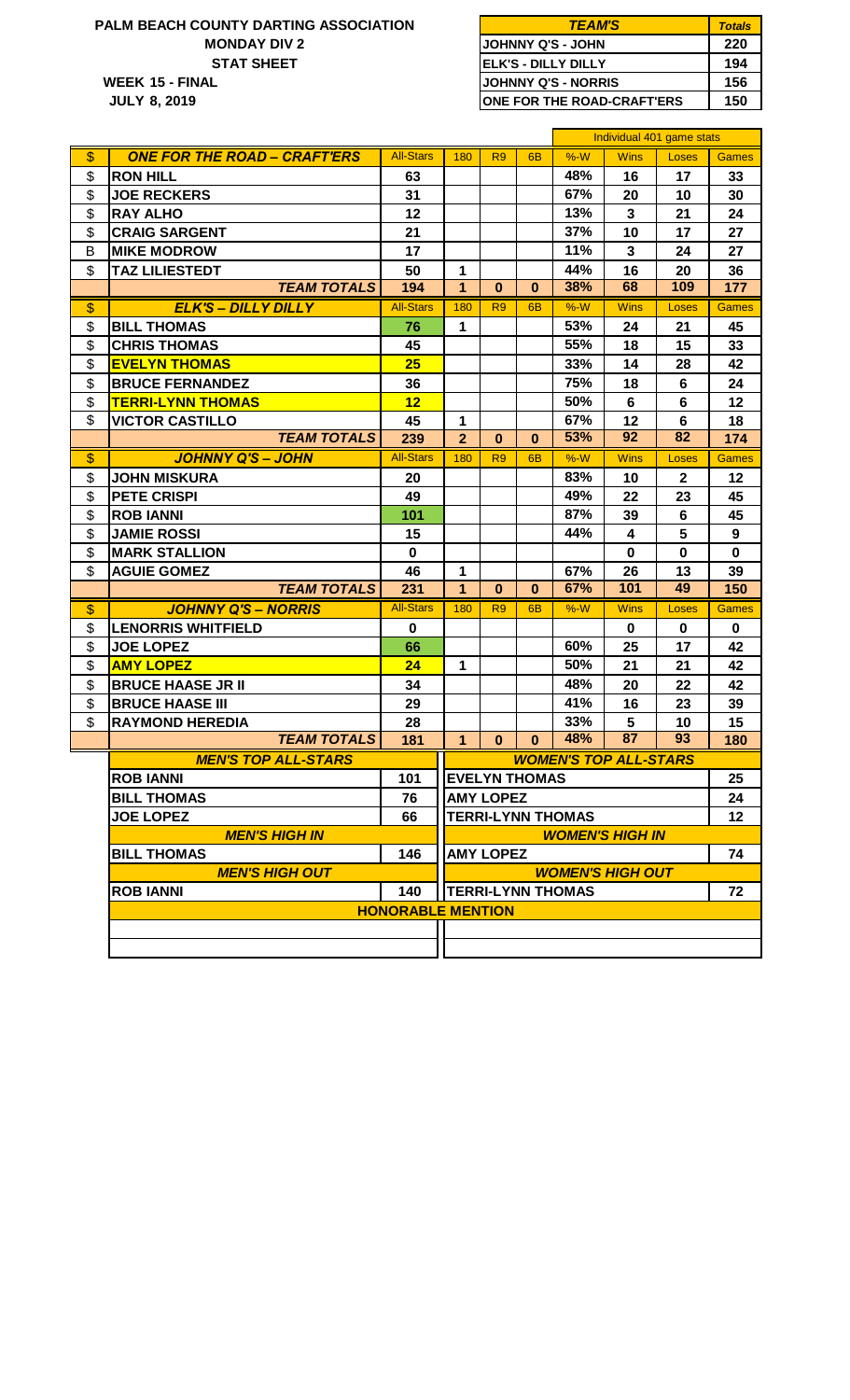#### **15 - FINAL 135 10, 2019 STAT SHEET PALM BEACH COUNTY DARTING ASSOCIATION** *TEAM'S* **WEEK WEDNESDAY DIV A JULY**

| <b>TEAM'S</b>                     | <b>Totals</b> |
|-----------------------------------|---------------|
| <b>BB'S - DRUGS &amp; GUNS</b>    | 177           |
| <b>IMAJOR'S - KWITDARTBITCHIN</b> | 173           |
| <b>RACKS N BALLS – BUTTHEADS</b>  | 135           |
| <b>BLUE BOAR - ZEUSTER'S</b>      | 108           |
| <b>BB'S - DE'S NUTS</b>           | 97            |

|                          |                                               |                         |                       |                      |                       | Individual 401 game stats |                              |                         |                         |  |
|--------------------------|-----------------------------------------------|-------------------------|-----------------------|----------------------|-----------------------|---------------------------|------------------------------|-------------------------|-------------------------|--|
| $\overline{\$}$          | <b>BLUE BOAR - ZEUSTERS</b>                   | <b>All-Stars</b>        | 180                   | R <sub>9</sub>       | 6 <sub>B</sub>        | $%-W$                     | <b>Wins</b>                  | Loses                   | Games                   |  |
| \$                       | <b>LOU HUNT</b>                               | 52                      |                       |                      |                       | 83%                       | 30                           | 6                       | 36                      |  |
| \$                       | <b>KELLY GARRISON</b>                         | $\overline{9}$          |                       |                      |                       | 17%                       | $\mathbf{3}$                 | 15                      | 18                      |  |
| $\overline{\mathcal{S}}$ | <b>CHRIS SMITH</b>                            | 45                      |                       | 1                    |                       | 39%                       | 13                           | 20                      | 33                      |  |
| $\overline{\$}$          | <b>NICK GOLD</b>                              | 20                      |                       |                      |                       | 15%                       | $\overline{\mathbf{4}}$      | 23                      | 27                      |  |
| \$                       | <b>DANNY GIBSON</b>                           | 18                      |                       |                      |                       | 33%                       | $\mathbf{2}$                 | $\overline{\mathbf{4}}$ | 6                       |  |
|                          |                                               |                         |                       |                      |                       |                           |                              |                         |                         |  |
| \$                       | <b>ROBERTO RODRIGUEZ</b>                      | 12                      |                       |                      |                       | 33%                       | $\mathbf 2$                  | 4                       | 6                       |  |
| \$                       | <b>PAM BOWDEN</b>                             | 9                       |                       |                      |                       | 100%                      | 4                            | $\mathbf 0$             | $\overline{\mathbf{4}}$ |  |
|                          | <b>TEAM TOTALS</b>                            | 165                     | $\bf{0}$              | $\mathbf{1}$         | $\bf{0}$              | 45%                       | 58                           | 72                      | 130                     |  |
| $\overline{\$}$          | <b>MAJOR'S - KWITDARTBITCHIN</b>              | <b>All-Stars</b>        | 180                   | R <sub>9</sub>       | 6 <sub>B</sub>        | $%-W$                     | <b>Wins</b>                  | Loses                   | <b>Games</b>            |  |
| \$                       | <b>BECKY McILROY</b>                          | 11                      |                       |                      |                       | 50%                       | 6                            | 6                       | 12                      |  |
| B                        | <b>RICH CLARK</b>                             | 41                      |                       |                      |                       | 33%                       | 12                           | 24                      | 36                      |  |
| \$                       | <b>JANICE PHIPPS</b>                          | 38                      |                       |                      |                       | 58%                       | 14                           | 10                      | 24                      |  |
| \$                       | <b>JOE DZURICK</b>                            | 57                      |                       |                      |                       | 75%                       | 27                           | 9                       | 36                      |  |
| \$                       | <b>DAN MILLER</b>                             | 66                      |                       |                      |                       | 70%                       | 23                           | 10                      | 33                      |  |
|                          |                                               |                         |                       |                      |                       |                           |                              |                         |                         |  |
|                          |                                               |                         |                       |                      |                       |                           |                              |                         |                         |  |
|                          | <b>TEAM TOTALS</b>                            | 213                     | $\bf{0}$              | $\bf{0}$             | $\bf{0}$              |                           | 82                           | 59                      | 141                     |  |
| \$                       | <b>BB'S BAR &amp; GRILL- DE'S NUTS</b>        | <b>All-Stars</b>        | 180                   | R <sub>9</sub>       | 6 <sub>B</sub>        | $%-W$                     | <b>Wins</b>                  | Loses                   | <b>Games</b>            |  |
| \$                       | <b>DEANNA CAROTENUTO</b>                      | 14                      |                       |                      |                       | 39%                       | 14                           | 22                      | 36                      |  |
| \$                       | <b>JAKE PERRY</b>                             | 47                      |                       | $\mathbf{1}$         |                       | 26%                       | $\overline{7}$               | 20                      | 27                      |  |
| \$                       | <b>JASON NEITZ</b>                            | 15                      |                       |                      |                       | 38%                       | 9                            | 15                      | 24                      |  |
|                          | <b>DAVID GIORDANO</b>                         | 20                      |                       |                      |                       |                           | 8                            |                         | 12                      |  |
| \$                       |                                               |                         |                       |                      |                       | 67%                       |                              | 4                       |                         |  |
| \$                       | <b>ALICE GIORDANO</b>                         | 18                      |                       |                      |                       | 31%                       | 11                           | 25                      | 36                      |  |
| B                        | <b>BRIAN LEWIS</b>                            | 10                      |                       |                      |                       | 33%                       | $\overline{2}$               | $\overline{\mathbf{4}}$ | $6\phantom{1}$          |  |
|                          |                                               |                         |                       |                      |                       |                           |                              |                         |                         |  |
|                          | <b>TEAM TOTALS</b>                            | 124                     | $\mathbf{0}$          | $\overline{1}$       | $\mathbf{0}$          | 36%                       | 51                           | 90                      | 141                     |  |
| $\overline{\$}$          | <b>BB'S BAR &amp; GRILL- DRUGS &amp; GUNS</b> | <b>All-Stars</b>        | 180                   | R <sub>9</sub>       | 6 <sub>B</sub>        | $%-W$                     | <b>Wins</b>                  | Loses                   | <b>Games</b>            |  |
| B                        | <b>JACKIE PAVONE</b>                          | 17                      |                       |                      |                       | 81%                       | 22                           | 5                       | 27                      |  |
| $\overline{\mathcal{G}}$ | <b>BOB BIRCH</b>                              | 39                      |                       |                      |                       | 33%                       | $\overline{7}$               | 14                      | 21                      |  |
| \$                       | <b>JOHN LAFRENIERE</b>                        | 29                      |                       |                      |                       | 63%                       | 17                           | 10                      | 27                      |  |
| \$                       | <b>JOHN STEARMAN</b>                          | 16                      |                       |                      |                       | 54%                       | 13                           | 11                      | 24                      |  |
| $\overline{\mathbf{e}}$  | <b>ROB RICCIARDI</b>                          | 58                      |                       |                      |                       | 78%                       | 21                           | 6                       | 27                      |  |
| \$                       | <b>MARY ADAM DEVILLIERS</b>                   | $\bf{0}$                |                       |                      |                       | 42%                       | 5                            | $\overline{7}$          | 12                      |  |
| \$                       | <b>STEVEN NARVAEZ</b>                         | 5                       |                       |                      |                       | 100%                      | 3                            | $\bf{0}$                | $\mathbf{3}$            |  |
|                          | <b>TEAM TOTALS</b>                            | 164                     | 0                     | 0                    | 0                     | 62%                       | 88                           | 53                      | 141                     |  |
| $\overline{\$}$          | <b>RACKS N'BALL'S - BUTTHEADS</b>             | <b>All-Stars</b>        | 180                   | R <sub>9</sub>       | 6 <sub>B</sub>        | $%-W$                     | <b>Wins</b>                  | Loses                   | <b>Games</b>            |  |
| \$                       | <b>BRUCE SMITH</b>                            | 69                      |                       |                      |                       | 70%                       | 21                           | 9                       | 30                      |  |
| \$                       | <b>BILL GREEN</b>                             | 12                      |                       |                      |                       | 25%                       | 6                            | 18                      | 24                      |  |
| \$                       | <b>JOHN BREWER</b>                            | 48                      | 1                     |                      |                       | 42%                       | 15                           | 21                      | 36                      |  |
| B                        | <b>AIMEE COOK</b>                             | 14                      |                       |                      |                       | 47%                       | 14                           | 16                      | 30                      |  |
| \$                       | <b>CHRIS RICCARDI</b>                         | 13                      |                       |                      |                       | 50%                       | 6                            | 6                       | 12                      |  |
| B                        | <b>KEITH SWITZER</b>                          | 15                      |                       |                      |                       | 67%                       | $\mathbf{2}$                 | 1                       | 3                       |  |
| \$                       | <b>AMY LOPEZ</b>                              | 11                      |                       |                      |                       | 33%                       | $\overline{2}$               | 4                       | 6                       |  |
|                          | <b>TEAM TOTALS</b>                            | 182                     | $\mathbf{1}$          | $\mathbf{0}$         | $\mathbf{0}$          | 47%                       | 66                           | 75                      | 141                     |  |
|                          | <b>MEN'S TOP ALL-STARS</b>                    |                         |                       |                      |                       |                           | <b>WOMEN'S TOP ALL-STARS</b> |                         |                         |  |
|                          | <b>BRUCE SMITH</b>                            |                         |                       | <b>JANICE PHIPPS</b> |                       |                           |                              |                         | 38                      |  |
|                          |                                               | 69                      |                       |                      | <b>ALICE GIORDANO</b> |                           |                              |                         |                         |  |
|                          | <b>DAN MILLER</b>                             | 66                      |                       |                      |                       |                           |                              |                         | 18                      |  |
|                          | <b>LOU HUNT</b><br>52                         |                         |                       |                      | <b>JACKIE PAVONE</b>  |                           |                              |                         | 17                      |  |
|                          | <b>MEN'S HIGH IN</b>                          |                         |                       |                      |                       |                           | <b>WOMEN'S HIGH IN</b>       |                         |                         |  |
|                          | <b>ROB RICCIARDI</b>                          | 115<br><b>AMY LOPEZ</b> |                       |                      |                       |                           | 80                           |                         |                         |  |
|                          | <b>MEN'S HIGH OUT</b>                         | <b>WOMEN'S HIGH OUT</b> |                       |                      |                       |                           |                              |                         |                         |  |
|                          | <b>JOE DZURICK</b>                            | 111                     | <b>AIMEE COOK</b>     |                      |                       |                           |                              | 88                      |                         |  |
|                          | <b>HONORABLE MENTION</b>                      |                         | <b>401 BEST OUT'S</b> |                      |                       |                           |                              |                         |                         |  |
|                          |                                               |                         |                       |                      |                       |                           |                              |                         |                         |  |
|                          |                                               |                         |                       |                      |                       |                           |                              |                         |                         |  |